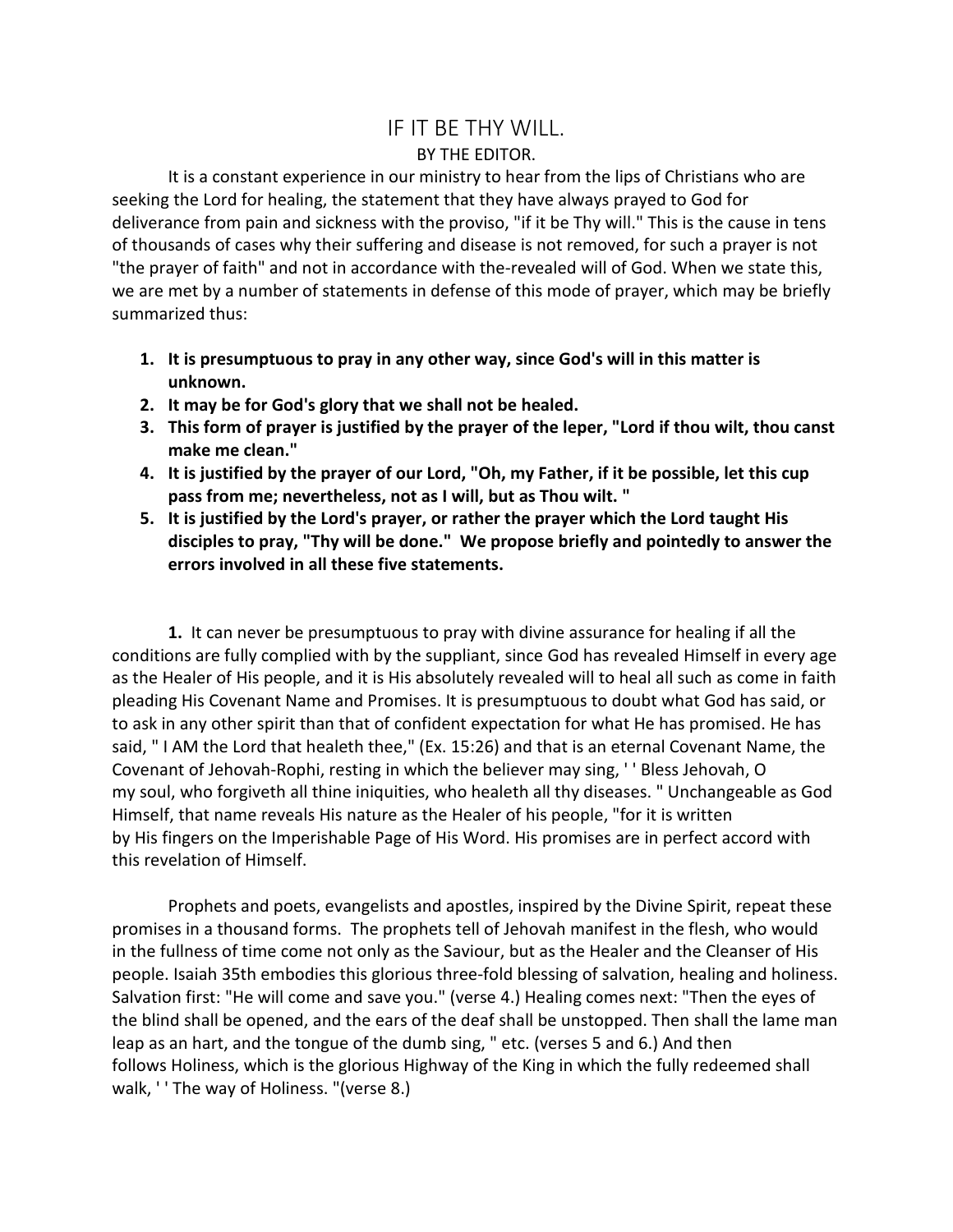The evangelist reveals to our admiring gaze the glorious scene in the synagogue of Nazareth (Luke 4) where our Immanuel unfolds His mission in the first recorded sermon after His baptism, His temptation, and His triumph; and there our Lord declares His mission to save and to heal. Throughout all His ministry the dual gospel of salvation and healing goes hand in hand, and again and again it is recorded, as in Matthew 4:23 and 9:35, that He "went about teaching, preaching, and healing all manner of sickness and all manner of disease among the people. " Truly we may cry with the prophet, "Surely He hath borne our griefs [Hebrew, 'sick nesses'] and carried our sorrows" (Isaiah 53:4), and with Matthew, as he closes the record of that wondrous night of healing in the streets of Capernaum. (Mat. 8:16, 17.) "Himself took our infirmities and bare our sicknesses. " Over and over again His willingness to heal all who come in faith is demonstrated, and that without exception. In no case did He ever say, "I will not," but His "I will," rings out in every page of the gospel.

Apostles, prophets, and teachers throughout all the early ages of the church repeat and demonstrate in the inspired epistles, and the other sacred records of the church's wondrous story, the same willingness of the Lord to heal, and that without exception, all who trust Him. Unless He is changed, and if that were possible, He would not be God, then He is still the Healer of His people. Let us rejoice that the Holy Spirit still breathes upon our hearts the inspiring words, "Jesus Christ is THE SAME yesterday, to-day and forever. " Since that is so, then He is able, WILLING, longing, and present to heal, for He is not only an unchanged, but a present Lord, whose Word declares, " Lo, I am with you always, even unto the end of the world. "

**2.** It cannot be for God's glory that any of His children should be unhealed, since God is never glorified in our sick ness any more than in our sin, for both sickness and sin are clearly Satan's work. He is glorified in delivering us from sickness, and nowhere is it written that He is glorified in sickness. The mistaken perversion of our Lord's words in John 11:4 has led many astray by giving them the false interpretation that God is glorified in our sickness. Jesus, when He received the message of Lazarus' sisters, ' ' Lord, behold, he whom thou lovest is sick," did not say that God was glorified in that sickness; He said, "This sickness is not unto death, but for the glory of God, that the Son of God might be glorified thereby. " This glorious declaration was abundantly justified by the wondrous manifestation of His resurrection and healing power, and He was glorified, as the Son of God, in the delivering His loved one from the power of the devil, who is the author " of disease and death. Jesus did not say, God made hint sick that I should be glorified in delivering him from sickness," but He said in effect that the glory of God in His own person should be manifested in delivering him from that evil one from whom sin and sickness and death and hell proceed, that is, from the devil. Christ did not go about healing those that were oppressed of God, for it is written (Act 10: 38), " God anointed Jesus of Nazareth with the Holy Ghost and with power, who wont about doing good and healing all that were oppressed of the devil; for God was with him." Since, then, all forms of human sickness are Satan's work, these filthy diseases and painful infirmities can never be God's will, and if we believe that "for this purpose the Son of God was manifested, that He might destroy the works of the devil," (1 John 4:8 ) then we must believe that He came to destroy disease, and that God is ever glorified in the destruction of disease in His people.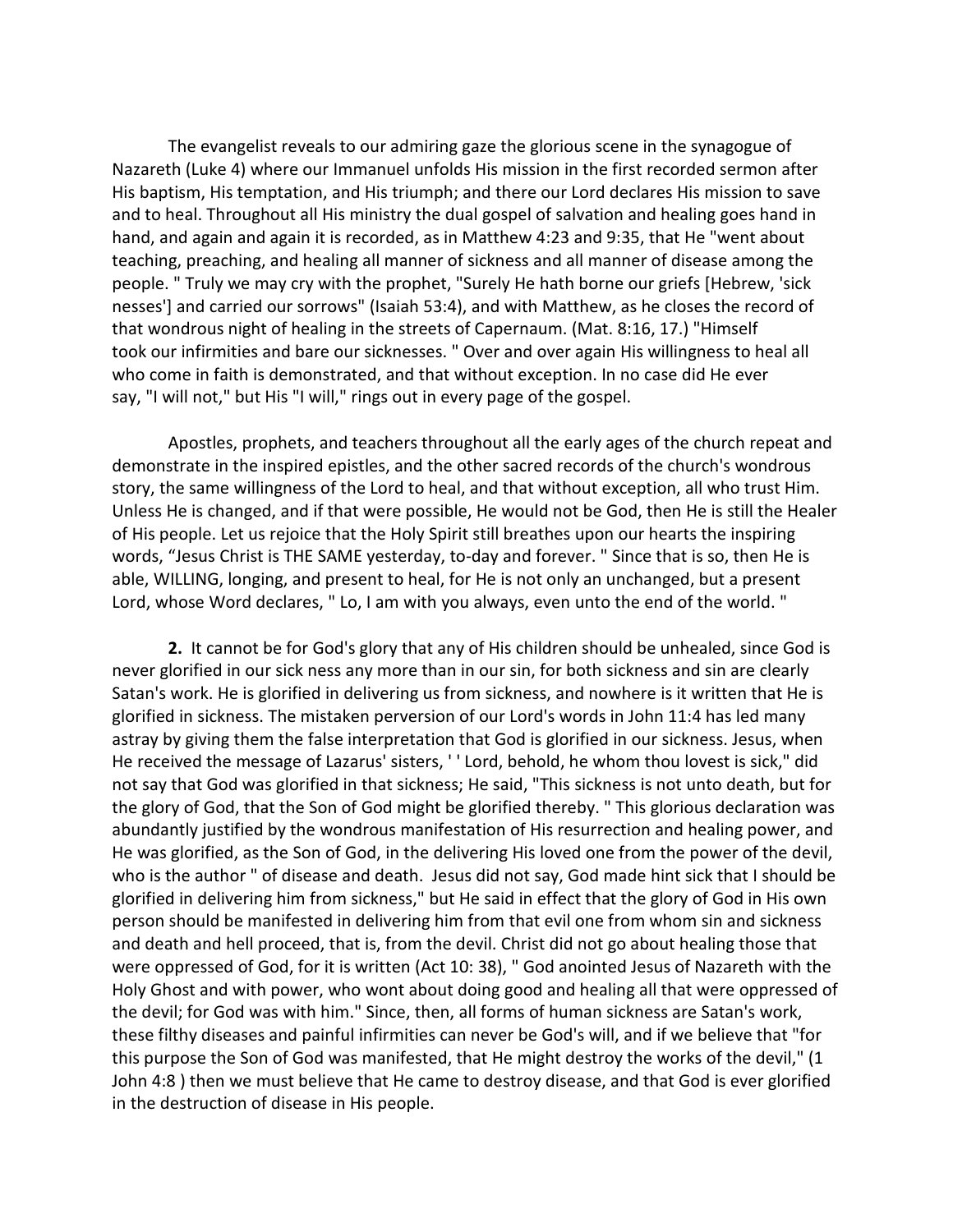How glorious it will be when from the four winds the breath of God breathes upon multitudes of God's children who are fainting, groaning, and dying, and are in their graves so far as practical usefulness is concerned. What a glorious power will be given to the Church of God when those who are now useless in the battle field will rise up at His command, filled with divine Life and glad with the indwelling consciousness of His healing power in every part of their spirit, soul, and body. What mighty blows will then be dealt in Jesus' name and in His strength to Satan's kingdom, and what multitudes will be set free by these triumphant hosts will go forth "an exceeding great army" to proclaim a perfect redemption not only for the spirit and the soul, but for the body also. This wondrous power rested on the Church in its glorious morning, and now that the night has come, the sure word ole prophecy encourages us to believe that He who is coming to take out of the world His own will prepare them for that coming by " restoring health " to them. This health will be given for blessed service in the "little while" ere "he shall descend from heaven with a shout with the voice of the archangel and the trump of God. " It will not be from innumerable sick beds, groaning with cancers and rheumatisms and fevers that the "wise virgins" shall go forth with glad songs and joyful steps to meet their Lord, but they shall go forth to meet Him with the Oil filling their earthly vessels, for ere He conies He shall be glorfied in their deliverance from the foul imprints of Satan's finger. On every page of the evangel and in the Acts of the Apostles we read that "they glorified the God of Israel" when they saw the mighty power of Jesus' name in the healing of the sick, and so it will be again. It is for God's glory that we should be healed.

**3.** The prayer of the leper can never justify the use of the word "//"thou wilt or it be Thy will," since we have the answer of the Lord to the prayer of the leper in the two glorious words, "I will." When the leper said, "Lord, if Thou wilt, Thou canst make me clean," he acknowledged, in the act of worship, first that Christ was His Lord and God in whom he trusted for salvation. Second, by the words, '' Thou canst," he expressed his faith in the power of the Lord to heal, but being ignorant as yet of the abounding willingness of Christ, who was only then unfolding His glorious will, he said, "If Thou wilt," and in speaking thus he expressed his doubt fulness as to the Lord's willingness. But when Jesus said " I Will, " the leper no longer prayed "If Thou wilt;" to have done so would have been to sin. Now Christ's answer to the leper is His answer to every true believer, " I will, " and to repeat the form of the leper's prayer, "If Thou wilt," is to doubt whether that is really the Lord's answer, and doubt is sin. Had the leper persisted in praying "If Thou wilt," after he had heard the Lord's answer, he would never have been healed, for he would have shrunk from the Lord's touch. This is what many Christians are doing now; they persist in praying, even when they have heard the Lord's answer, "Lord, if Thou wilt " and therefore they shrink from the Lord's touch.

To every true believer to-day bowed down with sickness Christ speaks as at Bethesda, (John 5:6) " Wilt thou be made whole? " and unless we are willing He cannot heal, for He demands that we shall believe in His willingness without an "if" or a "but " or any qualification whatever. The language of faith never includes a syllable of doubt, and the little word "if," though it be but a syllable, is an element of doubt so great that no prayer can be answered which contains it. Let the believer listen to the Lord's answer to the leper, "I will, "and never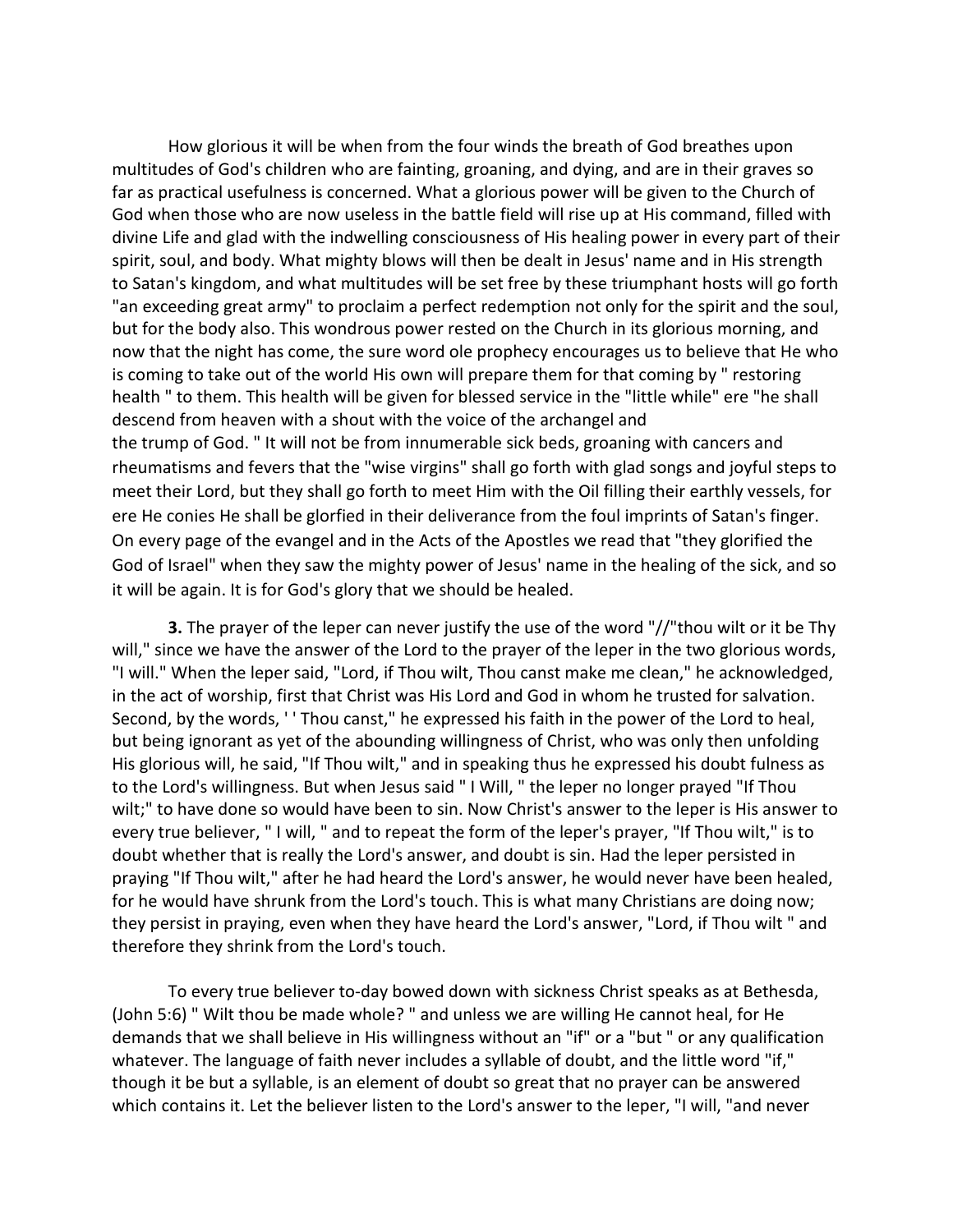again repeat the leper's word of ignorance 'justifiable in him but not in us), that little pernicious word " if." When one came to Jesus with that word, saying " If thou canst do anything, have compassion on us and help us, " the Lord's answer was distinct and clear, "If thou canst believe, all things are possible to him that believeth. " (Mark 9: 23.) The "if" is never on God's part; His will is revealed, and there can never be any doubt as to His willingness to heal. Therefore it but rests with the Christian to throw away the "if" and to say, "LORD, I BELIEVE."

**4.** There can be no analogy between our prayer for Divine Healing and Christ's bitter cry in the hour of His agony and sore temptation in the garden, when He said, ''My soul is exceeding sorrowful even unto death." As He Himself had said, it was impossible for that cup to pass from Him. This is proved by reference to His word in John 12:27, where He says, ''Now Is my soul troubled, and what shall I say? Father, save me from this hour; but for this cause came I unto this hour; " and then it was that He, withdrawing that prayer, said, "Father, glorify Thy name, " and to that there came a voice from Heaven, saying, ''I have both glorified It and will glorify it again. " It was only in thus fulfilling the eternal will and purpose of the eternal Trinity that it was possible for Him to become the Redeemer of men, and the "if" in that prayer was thus absolutely withdrawn and with glorious devotion for our salvation and healing and perfect redemption, He said, "as THOU wilt. " All we ever can desire any Christian to say, is " Not as I will, but as Thou wilt," only let us know clearly what that will is, and then pray that His revealed will shall be fulfilled in us.

**5.** There is no such prayer taught Christ's disciples as that which is so often quoted as justifying the retention of the doubting "IF;" viz. " Thy will be done." Christians have no right to insert a full stop where their Bibles do not even contain a comma. The prayer, as our Lord taught it to his disciples, is contained in Matthew 6:10, and is not "Thy will be done," but "Thy will be done in earth AS IT IS in Heaven," a very different prayer, with a larger scope than the abbreviated and distorted petition, " Thy will be done. " The prayer, as it is often quoted, is a prayer of resignation to the unknown will of God, but that is clearly not the intention of our Lord. As He inspires the prayer, it is a prayer beseeching divine intervention, and entreating that "Our Father in Heaven" shall now, on this earth, do His will in us exactly in the same way as that will is now done in Heaven. Resignation to the Divine Will is a lovely and beautiful grace, but when the prayer which our Lord has taught us is distorted and used by Christians as a reason for their resignation to disease and corruption which is the devil's will and work, the per version of the prayer becomes a very serious matter. Satan, himself must have devised and maintained in Christian writings and hymns this miserable perversion of the prayer taught by our Lord, for it has been a most successful delusion in his hands to keep millions of God's children bound by his filthy chains in racking pain, and even leading them to glorify God for his (that is, Satan's) work.

The extent to which this has been done by Christians for many centuries is beyond all expression sad. Holy and consecrated in spirit, great numbers of lovely Christian characters have pressed their lips to the work of Satan's foul fingers on their bodies, and said, looking up